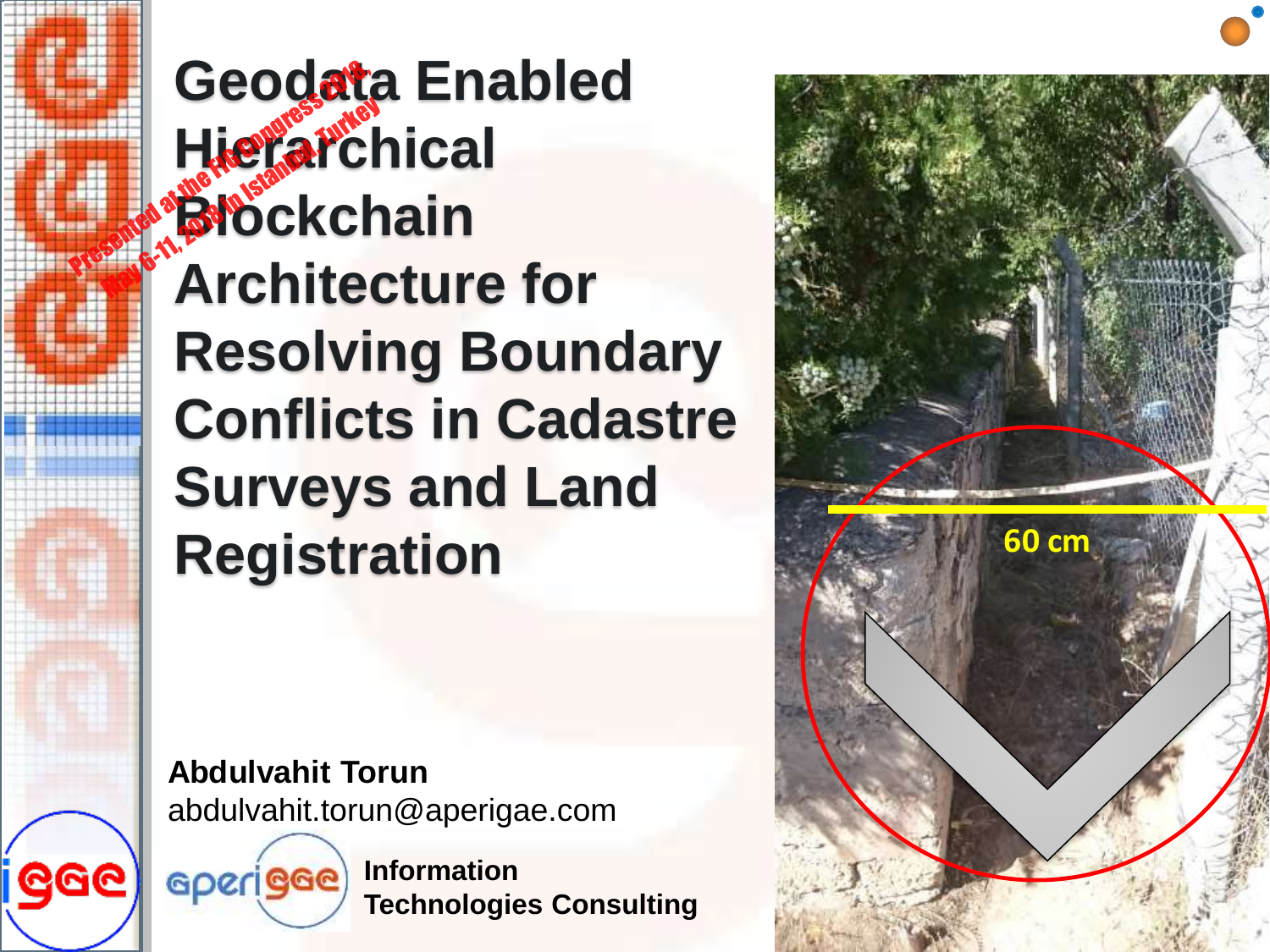### A Question - A Fact -A Remark **A Question:**

**Are there other data sources in someone's hands for land consolidation or property valuation?**

- Cadastre, **Ownership**
- Soil, land use, land cover, forestry, ecology
- Geology, torography etc.

Yield

 Irrigation, spraying, fertilising/ chemicals

#### **Insurance**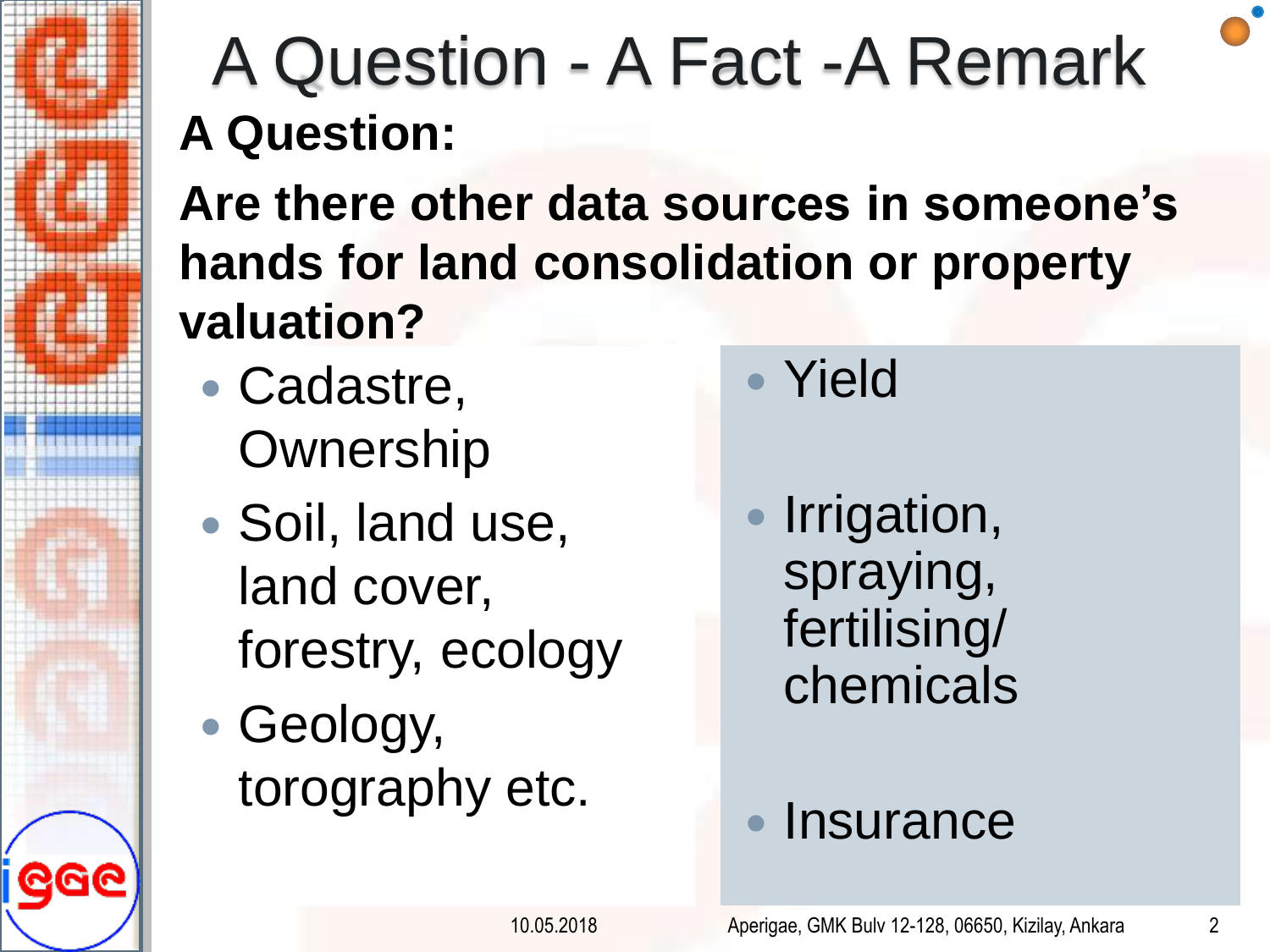

### A Question - A Fact - A Remark **A Fact:**

**There are officially approved, trustable data. But somewhere...!**

- **Wheat Stock Exchange**
- **Grain merchant**
- **State Grain Board**

**Cooperatives**

**State Water Works**

 Irrigation, spraying, fertilising/ chemicals

Yield

- **Insurance Company And All Property Company**
- **Bank**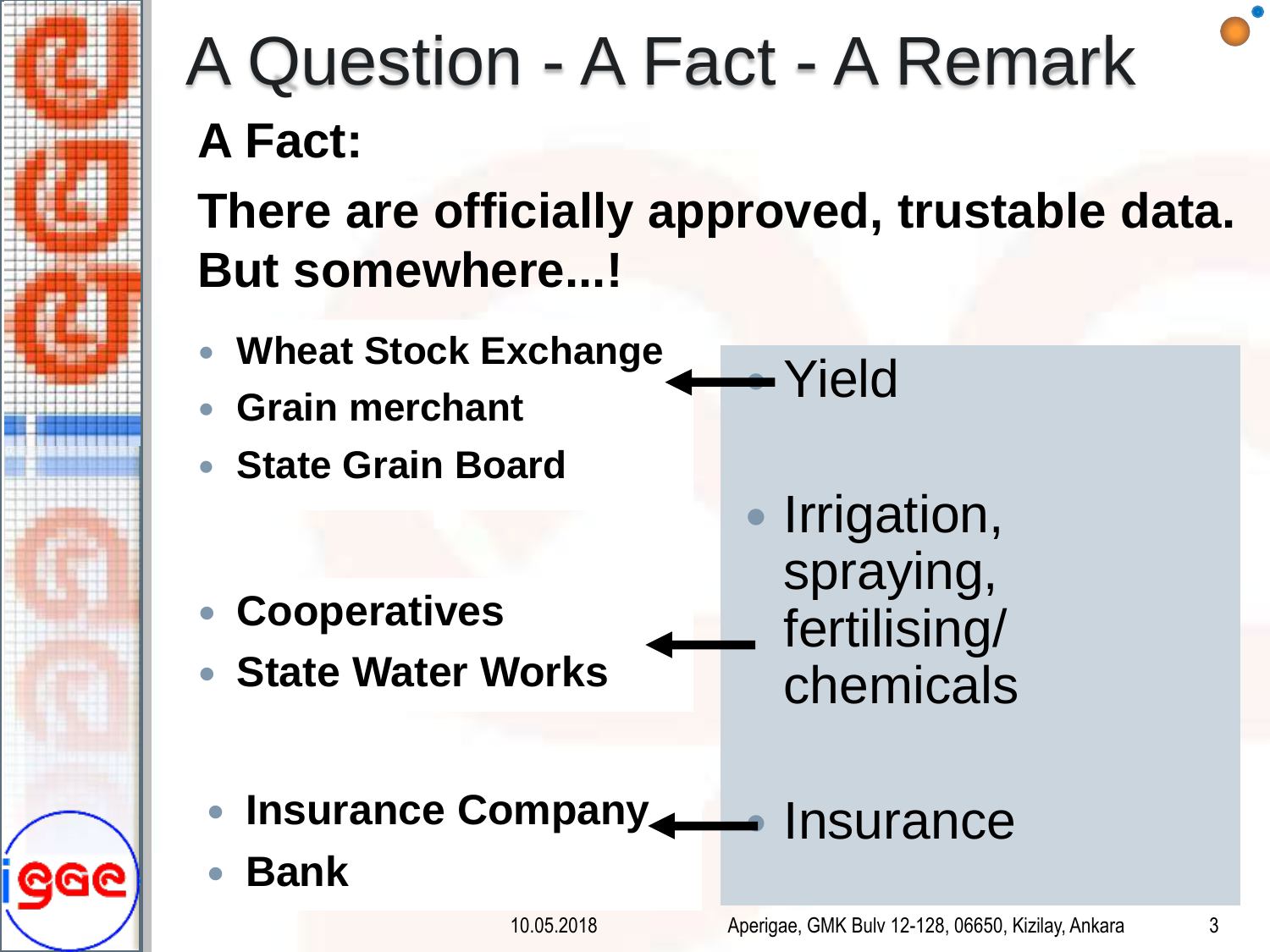

# A Question - A Fact - A Remark

### **A Remark:**

### **These data can be introduced into the use of people and business...!**

 **Can these information be introduced in databases for property (cadastre)?**

**Who can introduce?**

Yield

 Irrigation, spraying, fertilising/ chemicals

**How, is it possible?**

#### **Insurance**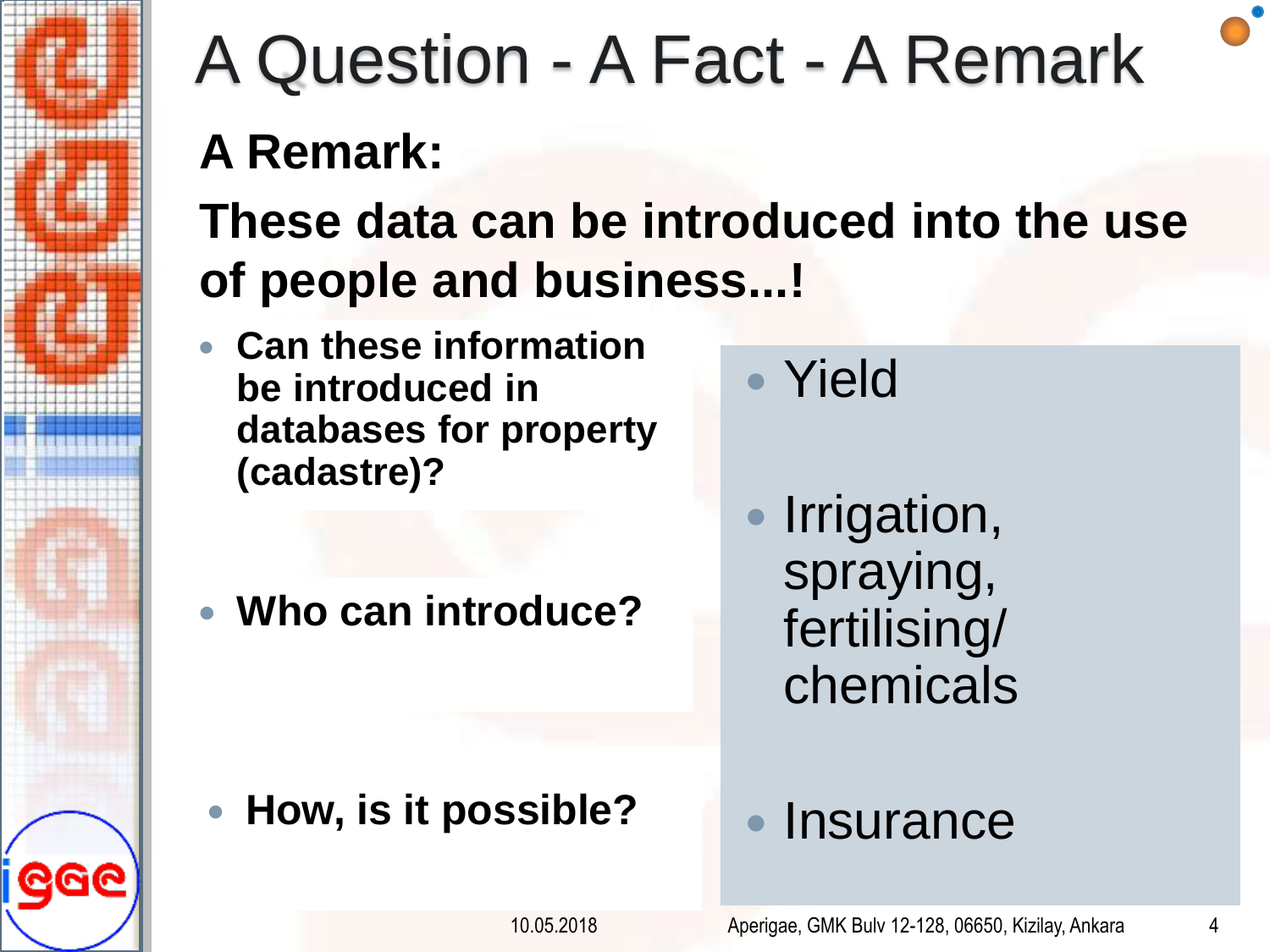

# Agenda

- Blockchain Technology
- Introducing the Problem with a Usecase
- Proposed Blockchain Model and Implementation
- Evaluation and Conclusions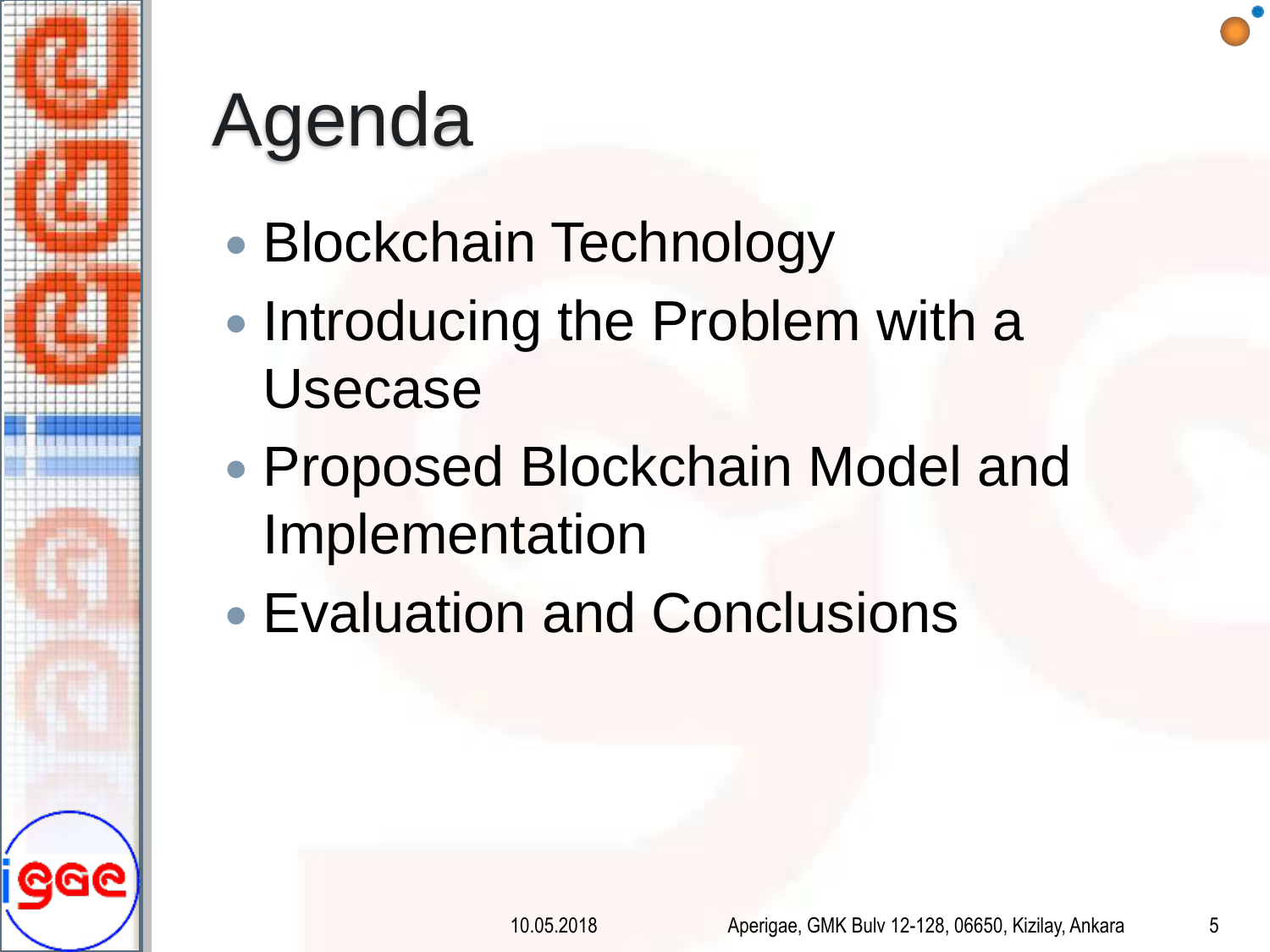

# Blockchain Technology

- What is Blockchain?
	- facilitates a resilient and highly distributed ledger (registry) for recording transactions (blocks timestamped in a time sequence)
	- By a network of nodes having equal rights
	- In a secure (encrypted) communication framework.
- Applications:
	- distributed currency, trust and contracts application,
	- distributed data management
	- without central authorities
- Related Work: Cadastre & Land Registry
	- Application: Georgia, Honduras, Ghana
	- Research: Lantmateriet-Sweden, Netherlands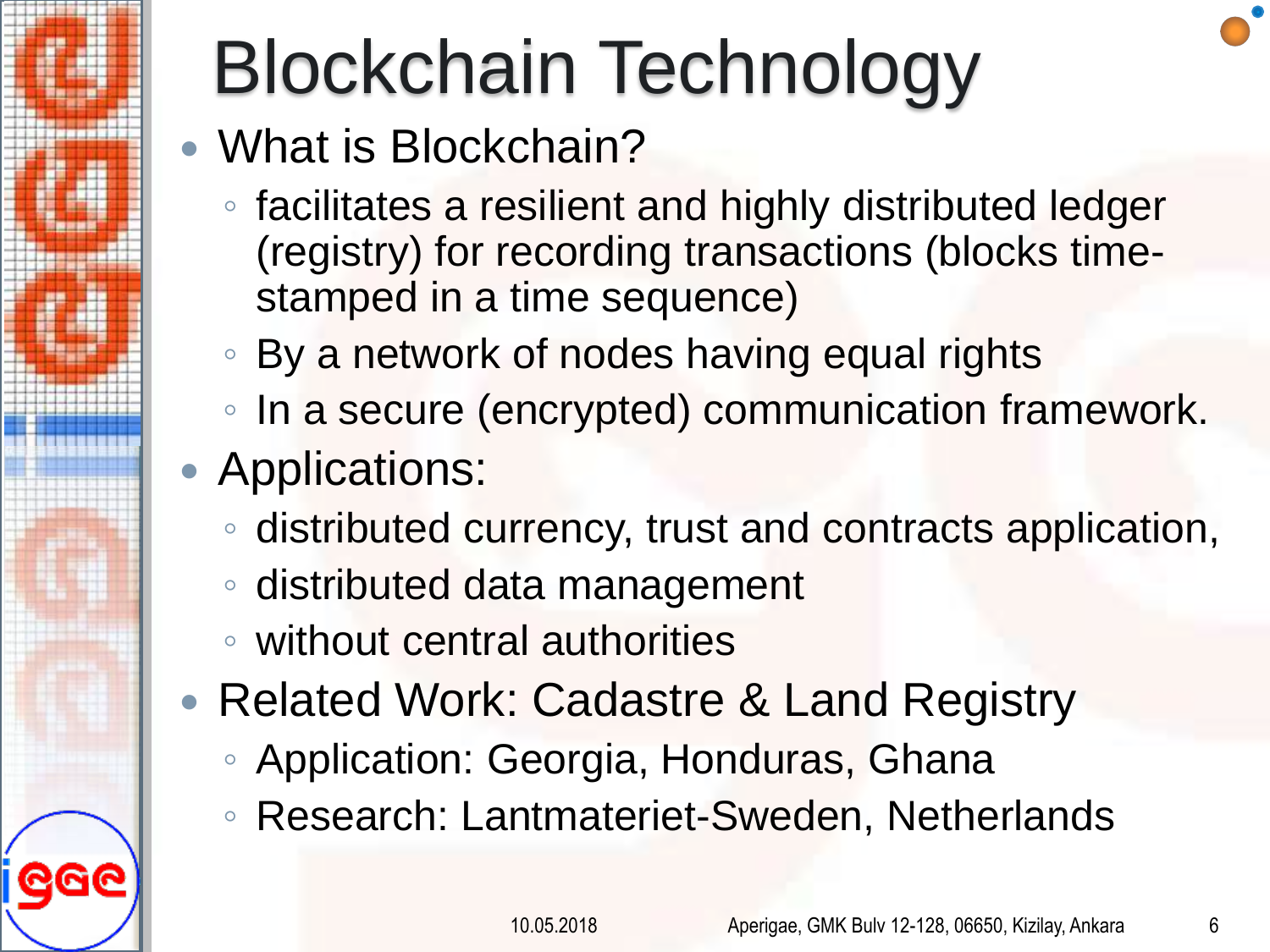

# Blockchain Technology

- Why Blockchain is useful for cadastre and land registry works
	- Transactions are created by none/one or many participants
	- The types of transactions are 'create' and 'transfer'.
	- 'Deletion' is generally not applicable
	- The assets are attributed and defined as nondissolved, non-divisible as well as divisible.
	- Transactions of an asset could be performed by mutual policy defined by the owners.
	- The authorization could consist cryptographically sign due to asset definition.
	- All the information related with an asset in a timeline and time trace are all preserved in the registry.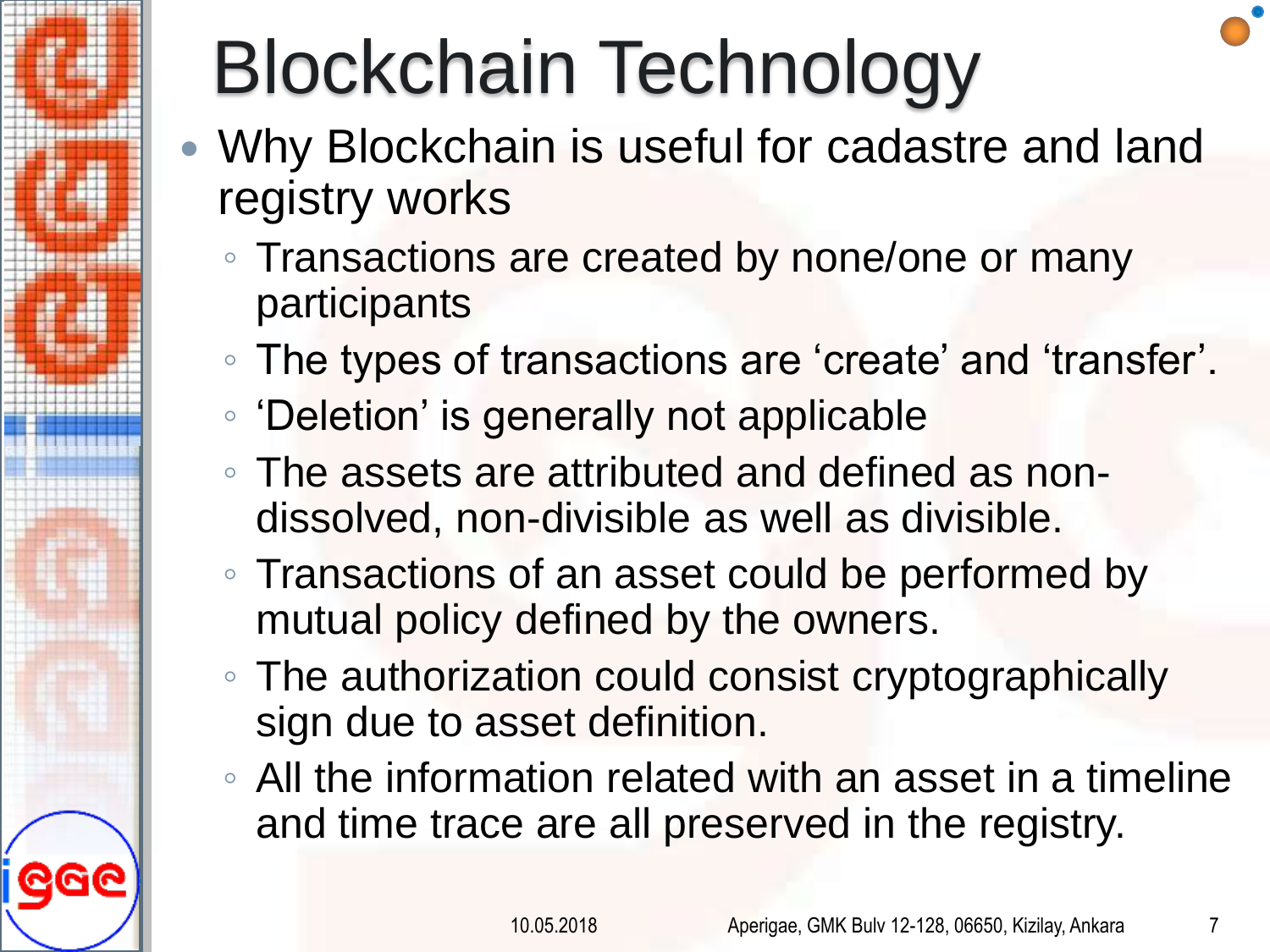## Introducing the Problem

- Parcels in a block
- First cadastral surveys in 1982.
- 'Base Cadastre' due to Law#3402: conducted in 2004
- Updating Cadastre Surveys (22-A): 2016 (planned)
- Area of the parcel 525 m2, the gap: 21 m2, the tolerance 9.6 m2 ( = 0.00042 x scale x SQRT (area))

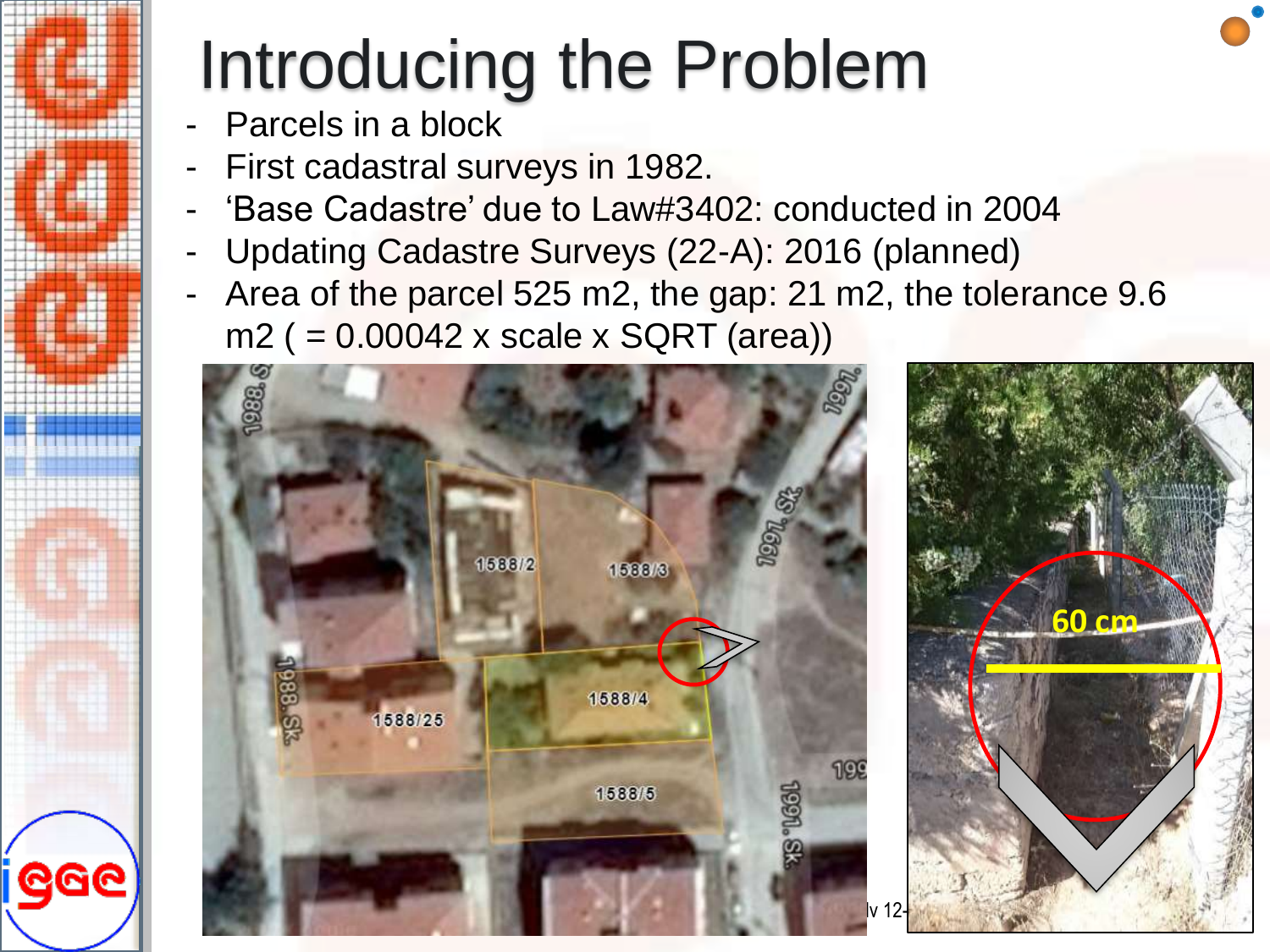### **Use Case for Land Registry and Cadastre Process**

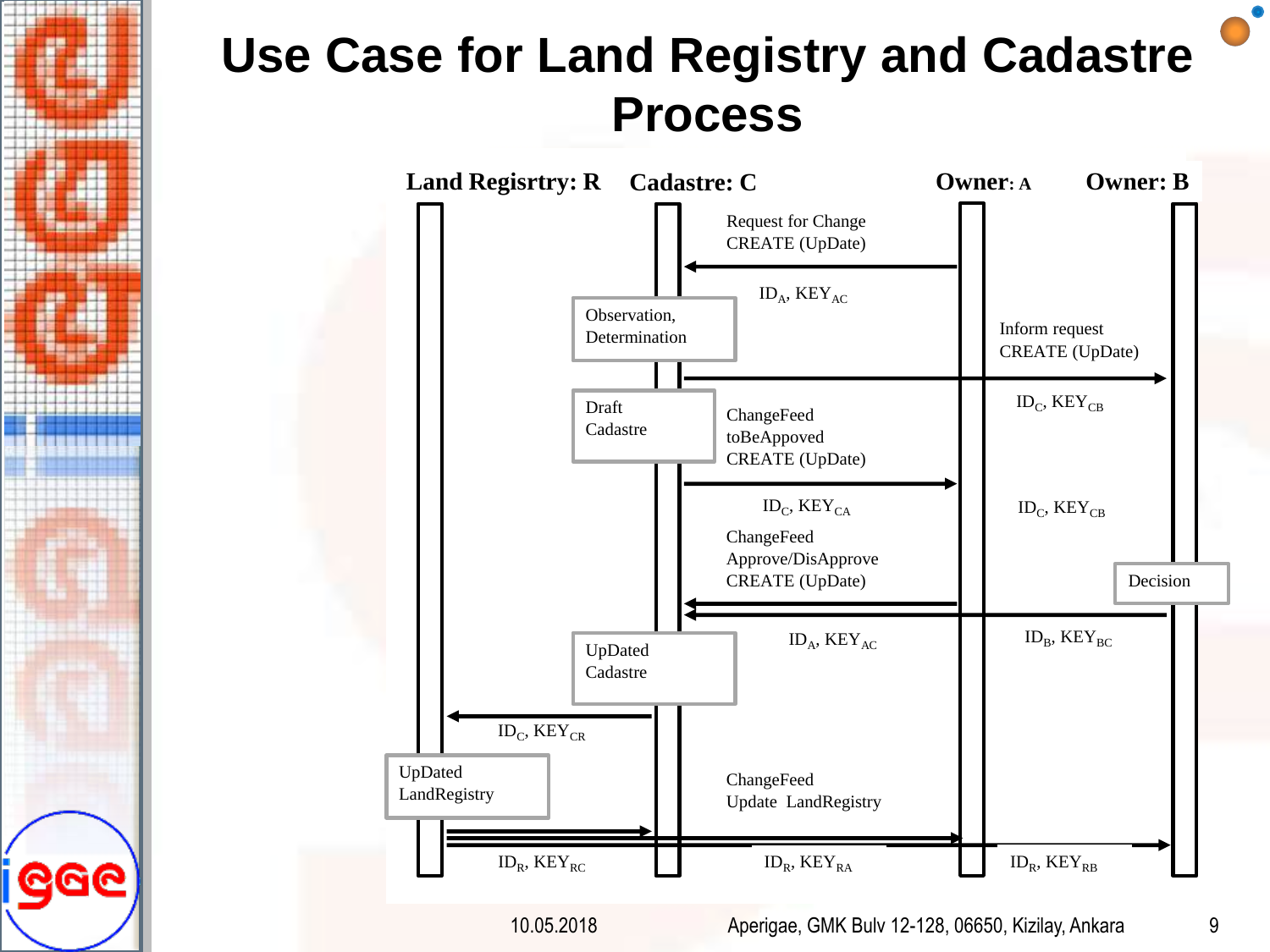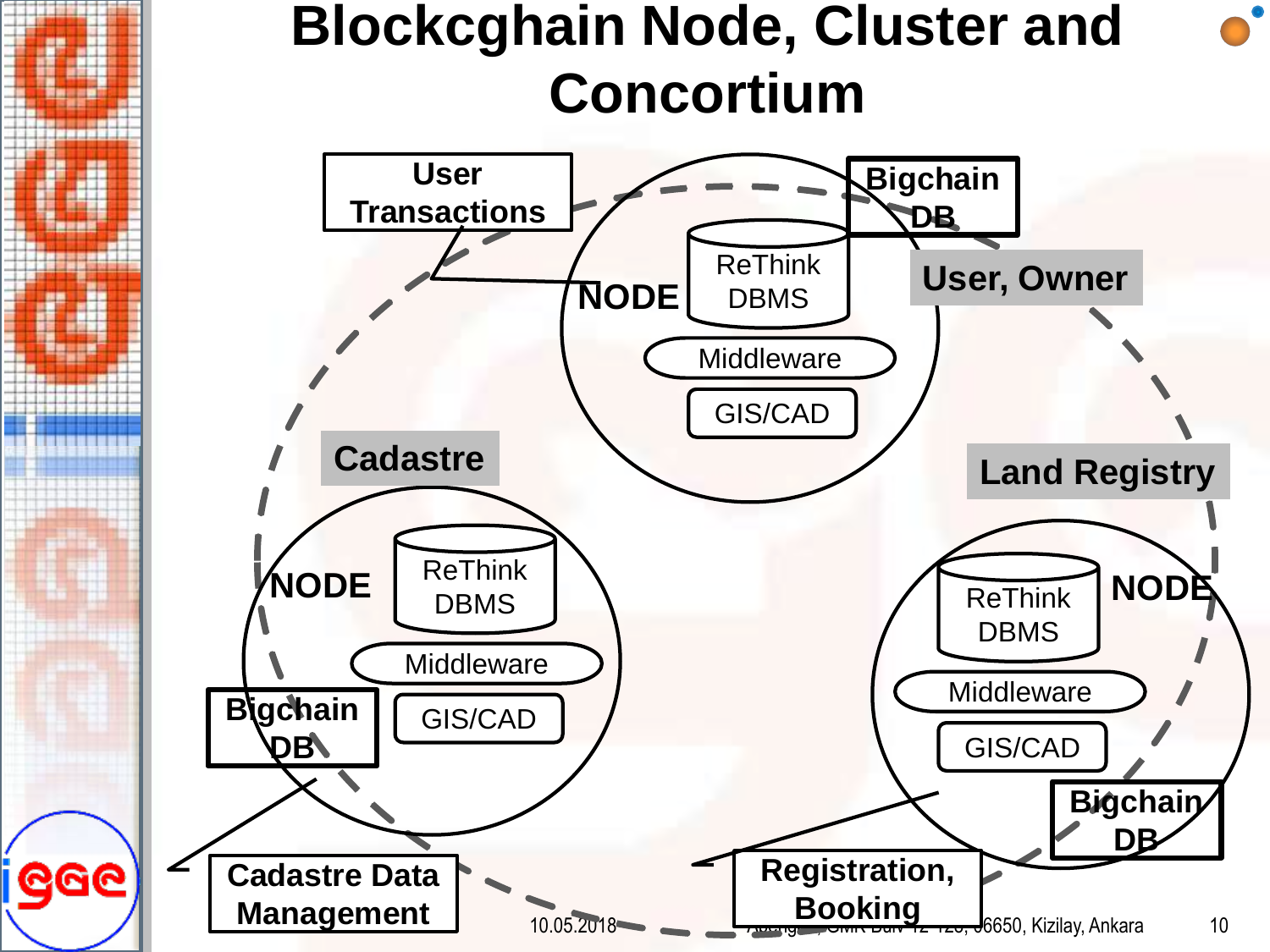#### **Proposed Architecture for Blockchain NODE Model**

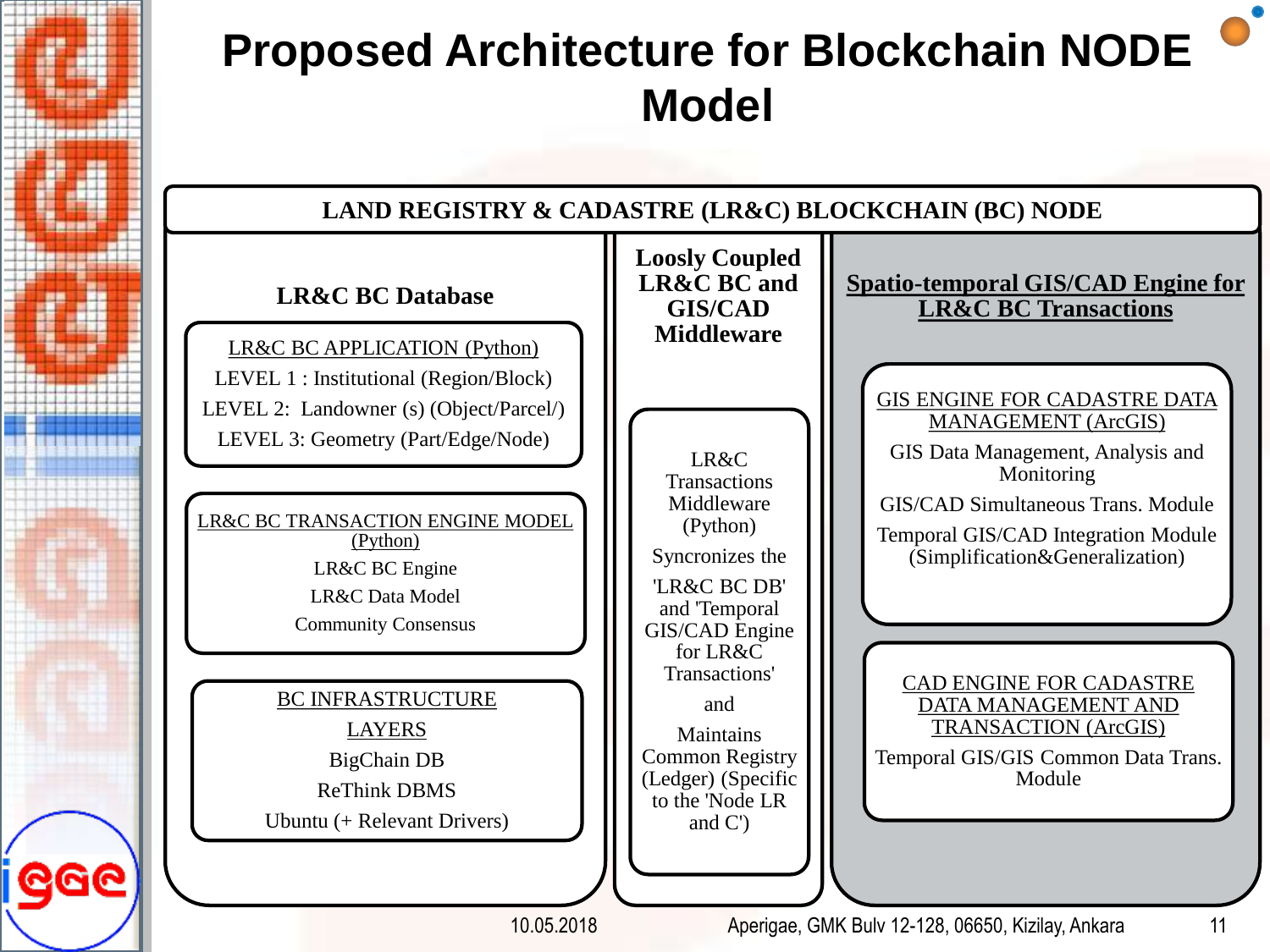#### **Nework Architecture for Blockchain Clusters and Concortiums**



<u>GGC</u>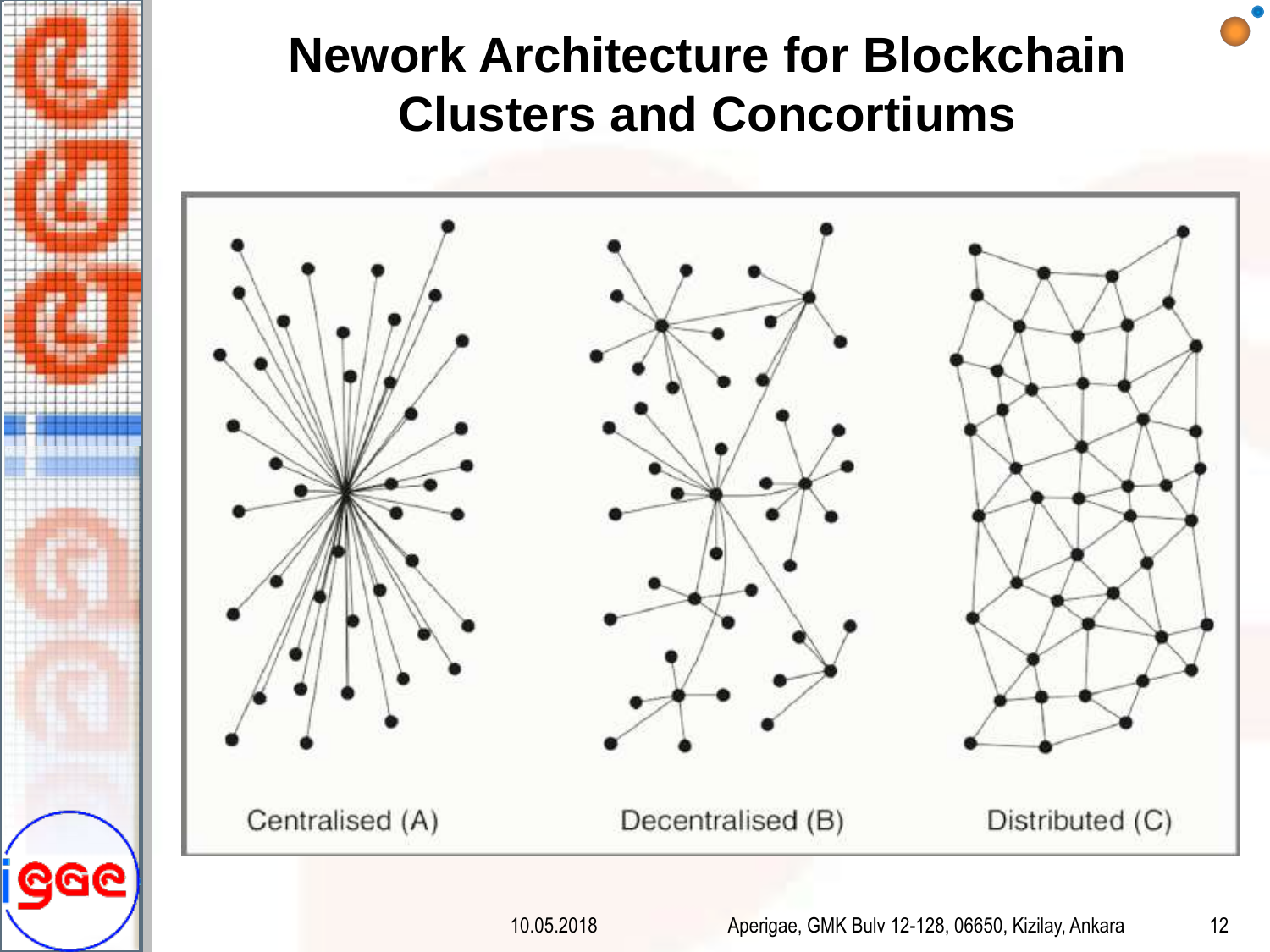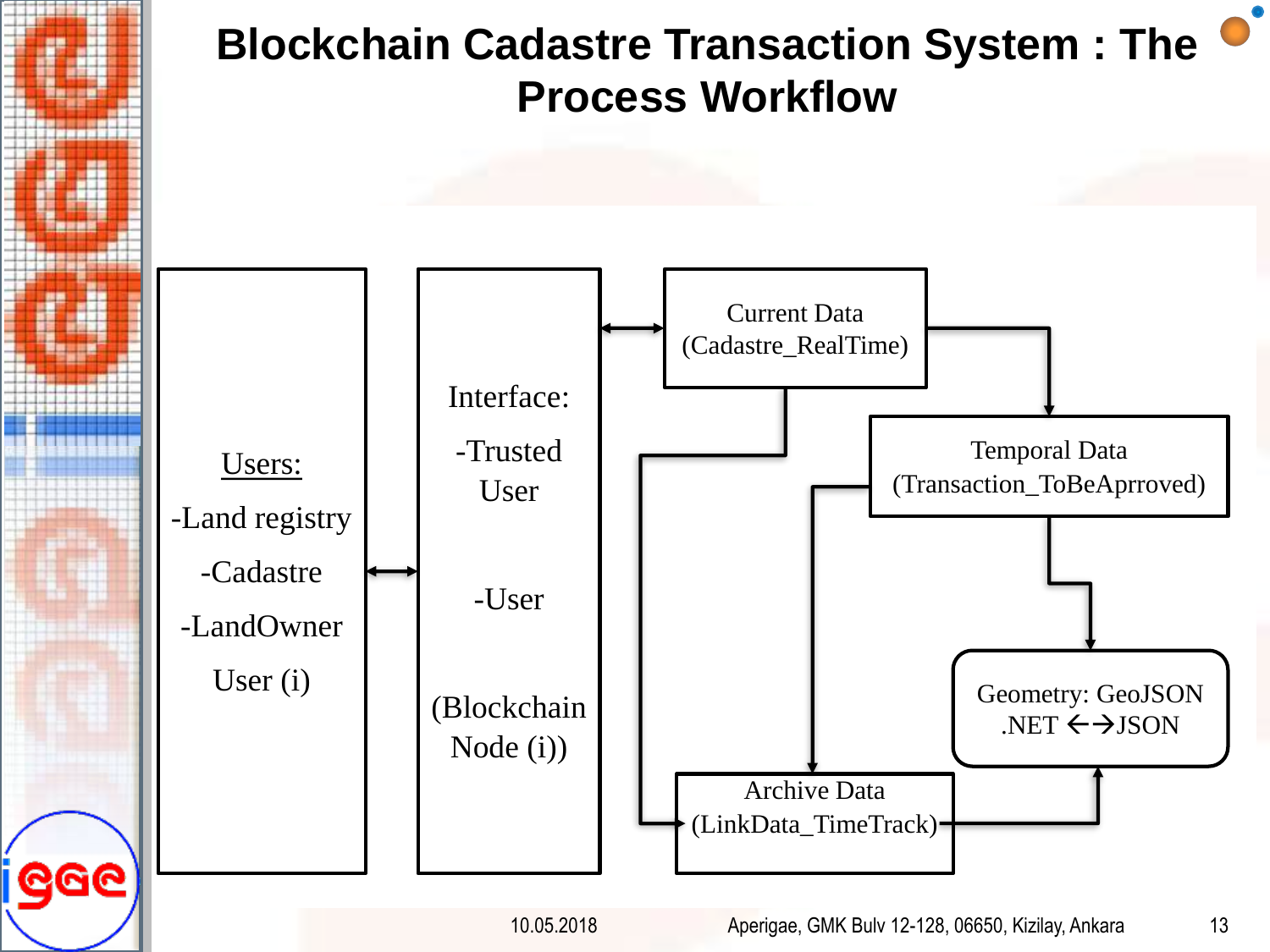#### **Geodata Transaction at Data Set (Database) Level in Blockchain**

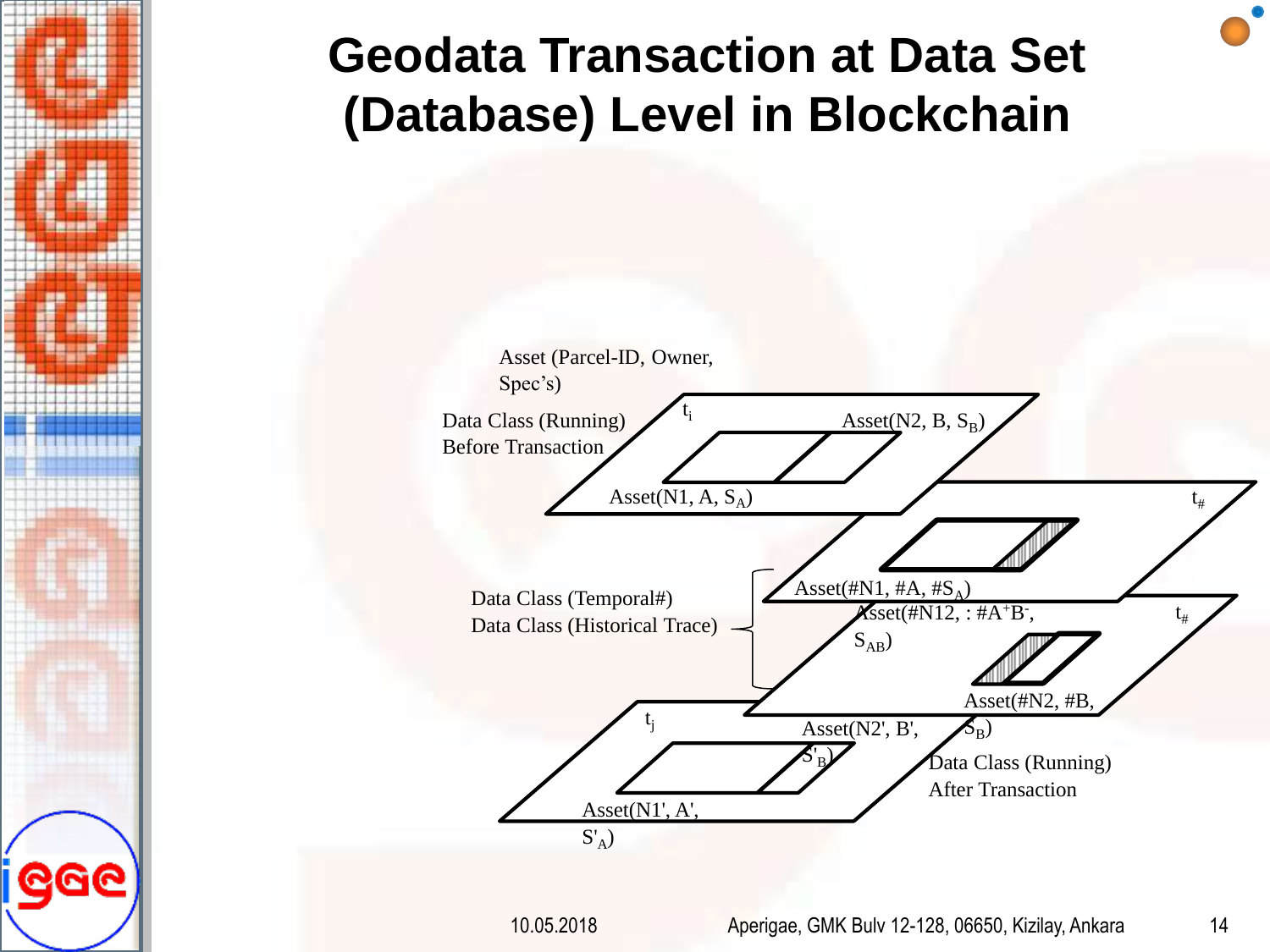### **Implementation**

**Realization of Physical Model of GIS/CAD Component of the Blockchain**

- **- ESRI ArcObjects SDK for .NET, C#**
- **- Multivalued item instances: serializing JSON, GeoJSON**

| Cadastre_BC.mxd - ArcMap                                                                                                         |           |                                                                                                                                                                                                                                                                                                                                                                                                                                                                                                                          |           |                                 |                                 |                                                                                                                                   | Onay Bekleyen Islemler                                                                |                                           |                      |                        |
|----------------------------------------------------------------------------------------------------------------------------------|-----------|--------------------------------------------------------------------------------------------------------------------------------------------------------------------------------------------------------------------------------------------------------------------------------------------------------------------------------------------------------------------------------------------------------------------------------------------------------------------------------------------------------------------------|-----------|---------------------------------|---------------------------------|-----------------------------------------------------------------------------------------------------------------------------------|---------------------------------------------------------------------------------------|-------------------------------------------|----------------------|------------------------|
| Table Of Contents<br>◎自令會国<br><b>B</b> Layers<br>$\boxminus$ $\boxtimes$ olay<br>$\Box$ <all other="" values=""><br/>Dunum</all> | # x       | File Edit View Bookmarks Insert Selection Geoprocessing Customize Windows Help<br>$\begin{picture}(150,10) \put(0,0){\line(1,0){10}} \put(150,0){\line(1,0){10}} \put(150,0){\line(1,0){10}} \put(150,0){\line(1,0){10}} \put(150,0){\line(1,0){10}} \put(150,0){\line(1,0){10}} \put(150,0){\line(1,0){10}} \put(150,0){\line(1,0){10}} \put(150,0){\line(1,0){10}} \put(150,0){\line(1,0){10}} \put(150,0){\line(1,0){10}} \$<br>99图0#음◆ 图·日本 0/月益品名品回闻。<br>Editor → N / / 4 4 + K K 1: 中 / 9 国 区 日 _ Georeferencing - |           |                                 |                                 | ップスさえは屋                                                                                                                           | Đ<br>Kadastro ID<br>Tarih<br>Alan<br>Tipi<br>Sahibi<br>Ekleme Tarihi<br>Degisme Tanhi | 6<br>10<br>10/7/2017 12:38:59 PM<br>Değer |                      |                        |
| Onay Bekliyor<br>Onaylandı<br><b>Pa</b> Reddedildi<br>$A \trianglerighteq B$ kadastro                                            |           | $\frac{x}{x}$<br>Kadastro otorite takip                                                                                                                                                                                                                                                                                                                                                                                                                                                                                  |           |                                 |                                 |                                                                                                                                   |                                                                                       |                                           |                      |                        |
| Table                                                                                                                            |           | ekranı                                                                                                                                                                                                                                                                                                                                                                                                                                                                                                                   |           |                                 |                                 |                                                                                                                                   |                                                                                       |                                           |                      |                        |
| $\exists$ - $\exists$ - $\in$ $\Theta$ $\circ$ $\in$ x                                                                           |           | Kadastro otonte takip                                                                                                                                                                                                                                                                                                                                                                                                                                                                                                    |           |                                 |                                 |                                                                                                                                   |                                                                                       |                                           |                      |                        |
| olay                                                                                                                             |           | ekrani                                                                                                                                                                                                                                                                                                                                                                                                                                                                                                                   |           |                                 |                                 |                                                                                                                                   |                                                                                       |                                           |                      |                        |
|                                                                                                                                  |           |                                                                                                                                                                                                                                                                                                                                                                                                                                                                                                                          | wullanici | Onay                            | OnayTarihi                      | Degisen                                                                                                                           | Reddet                                                                                | Onayla                                    |                      | Gen Dan                |
| OBJEC SHAPE*                                                                                                                     | ParselOID | <b>Tarm</b>                                                                                                                                                                                                                                                                                                                                                                                                                                                                                                              |           |                                 | <null></null>                   | [Tipi" 1","Sahibi", "EklemeTanhi",                                                                                                |                                                                                       |                                           |                      |                        |
| 5 Polygon                                                                                                                        |           | 12 10/5/2017 6:49:39 PM                                                                                                                                                                                                                                                                                                                                                                                                                                                                                                  | user-1    | <null></null>                   |                                 |                                                                                                                                   |                                                                                       |                                           |                      |                        |
| 6 Polygon                                                                                                                        |           | 10 10/7/2017 12:39:00 PM                                                                                                                                                                                                                                                                                                                                                                                                                                                                                                 | user-1    | <null></null>                   | <null></null>                   | ["Tipi":"1","Sahibi":","EklemeTanhi":"","begismenanni                                                                             |                                                                                       | U.UU0154                                  | U.UUUUH              | onay bexay             |
| 7 Polygon                                                                                                                        |           | 6 10/22/2017 12:10:40 PM                                                                                                                                                                                                                                                                                                                                                                                                                                                                                                 | user-1    | <null></null>                   | <null></null>                   | ["Tipi":"1","Sahibi":"turgut","EklemeTanhi":"","DegismeTanhi":""]                                                                 |                                                                                       | 0.0095                                    | 0.000004             | Onay Bekliy            |
| 8 Polygon<br>9 Polygon                                                                                                           |           | 13 10/22/2017 12:10:40 PM user-1<br>12 10/22/2017 12:31:43 PM user-1                                                                                                                                                                                                                                                                                                                                                                                                                                                     |           | <null><br/><null></null></null> | <null><br/><null></null></null> | {"Tipi":"1","Sahibi":"","EklemeTanhi":"","DegismeTanhi":""]<br>["Tipi": "1", "Sahibi": "", "EklemeTanhi": "", "DegismeTanhi": ""] |                                                                                       | 0.008291<br>0.00637                       | 0.000003<br>0.000002 | Onaylan<br>Onay Bekliy |

10.05.2018 Aperigae, GMK Bulv 12-128, 06650, Kizilay, Ankara 15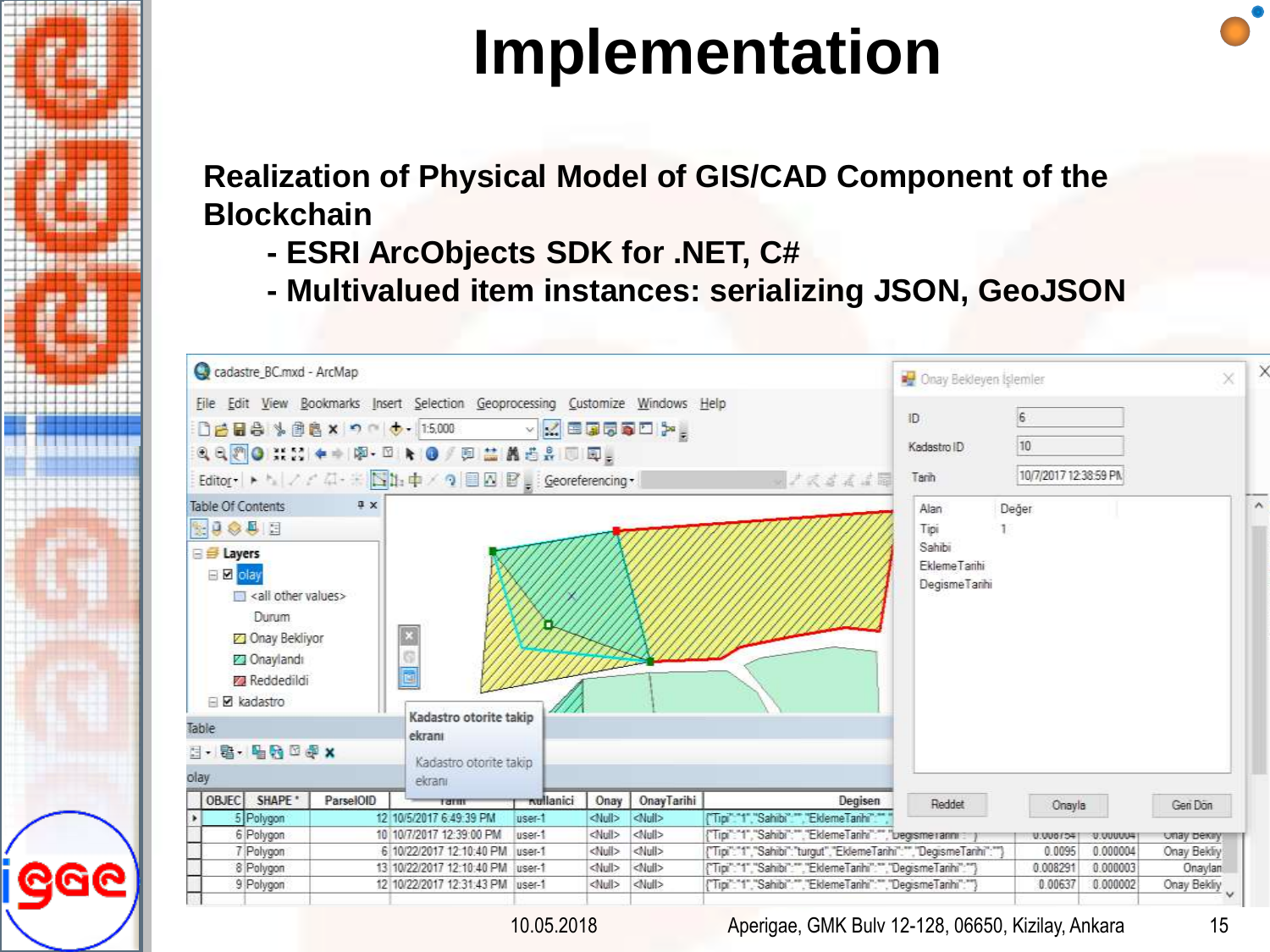

### **Evaluation**

- Sustainable Cadastre
	- Need for new quality surveys
	- Data compilation by multiple institutions
	- Linking ANY related data with cadastre DB
- New User Requirements
	- Multiple versions (updates) already used in design, project and decision making
	- Smart cities and DIGITALIZED World
	- Decentralized and democratized data access and compilation
- The new generation do everything on the NET [They are not LAND-OWNERS yet!!]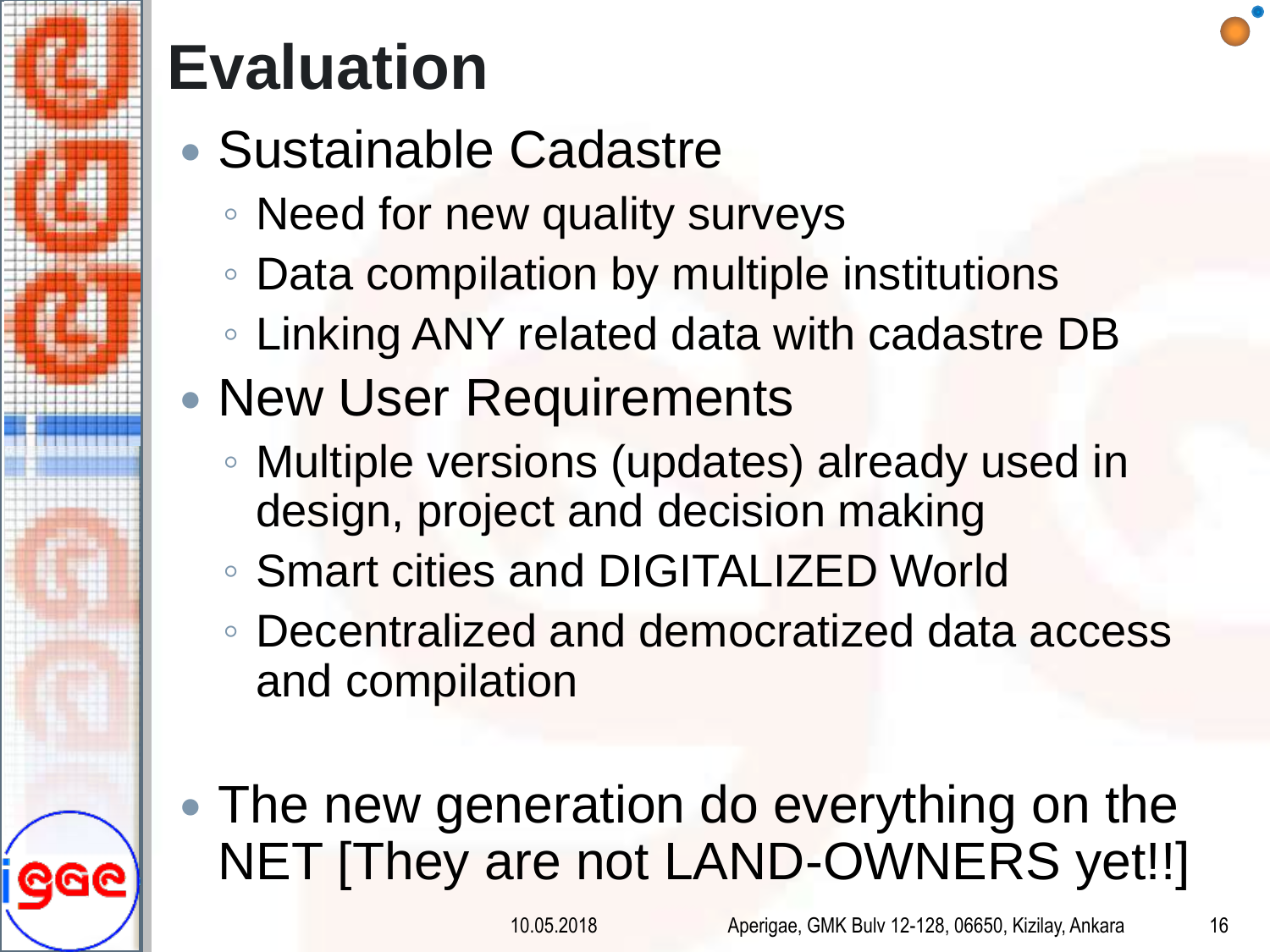

## **Conclusions**

- Proposed a Model of Blockchain Cadastre Database
	- Model of Land Registry & Cadastre (LR&C) Blockchain (BC) Node with three components
	- A Prototype of 'GIS Engine for Cadastre Data Management' part of the 'Spatiotemporal GIS/CAD Engine' component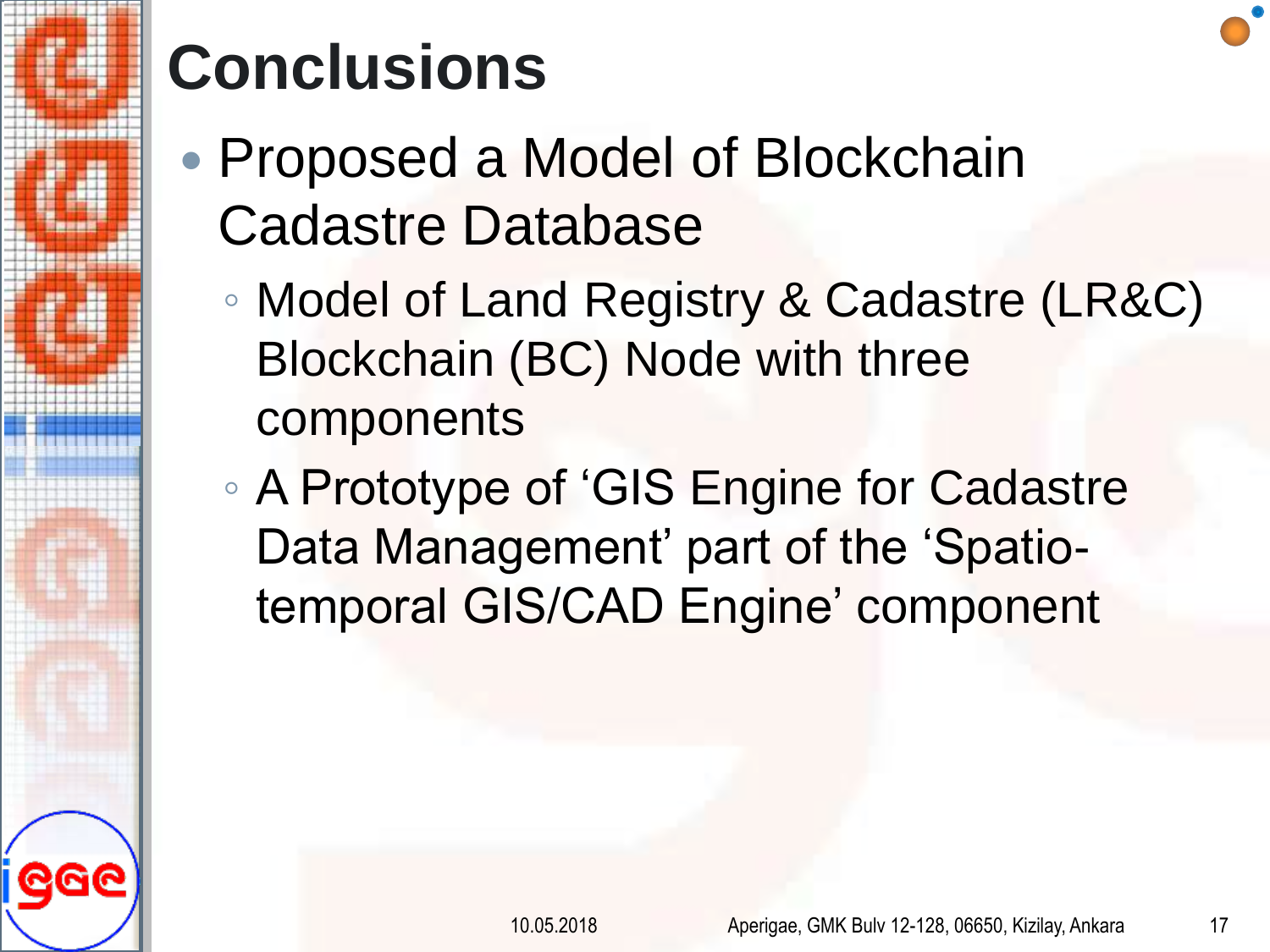

## **Conclusions**

- New and Innovative
	- Use of Blockchain in Cadastre
	- Easing Errors and minimize dispute cases
	- Decentralizing and democratization of cadastre data
	- Decreasing hegemony of government on cadastre data
	- Introducing, data in hands of Land Owners into use
- More Research is Needed
	- Aperigae continues research and implementation